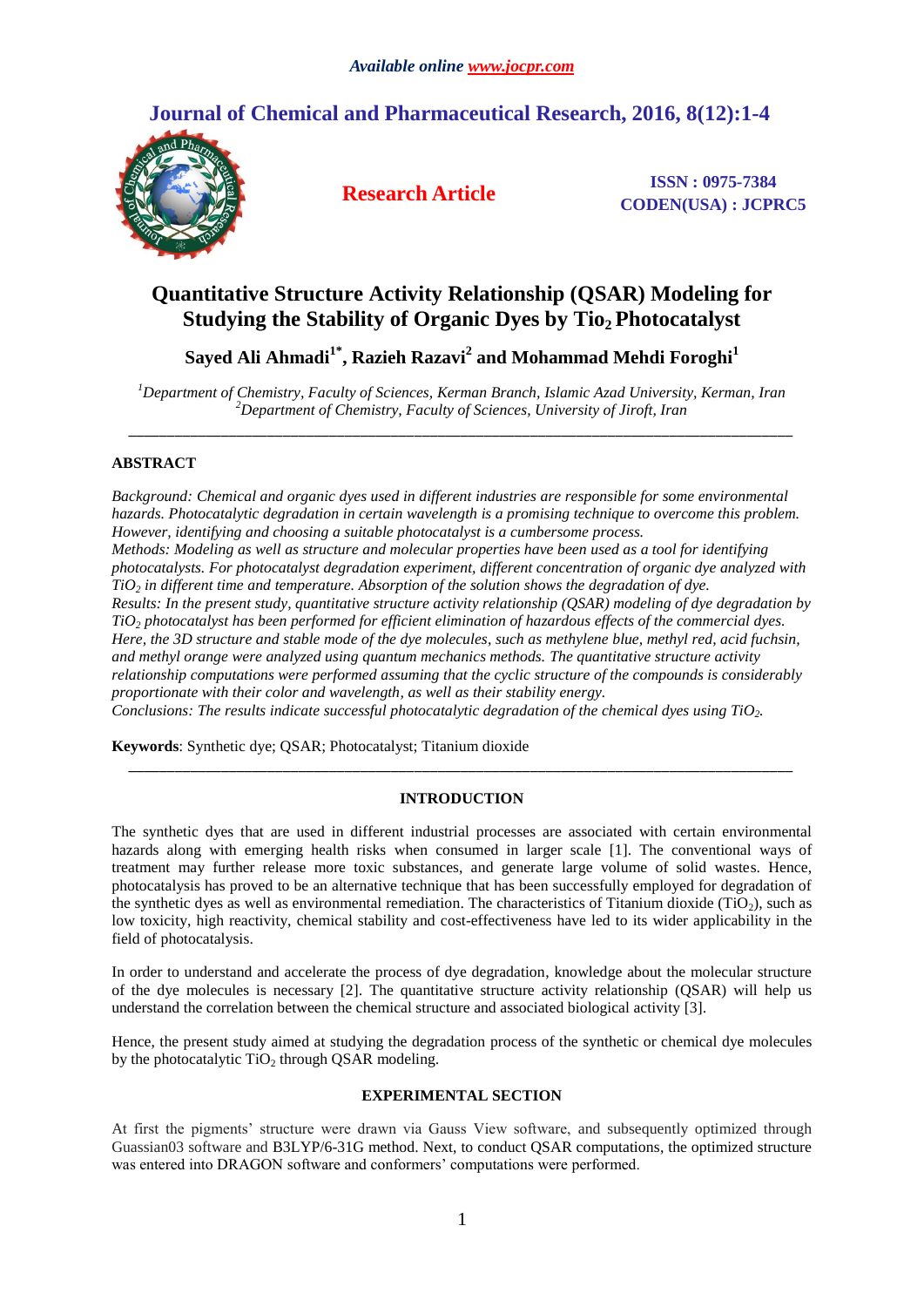#### **RESULTS AND DISCUSSION**

*\_\_\_\_\_\_\_\_\_\_\_\_\_\_\_\_\_\_\_\_\_\_\_\_\_\_\_\_\_\_\_\_\_\_\_\_\_\_\_\_\_\_\_\_\_\_\_\_\_\_\_\_\_\_\_\_\_\_\_\_\_\_\_\_\_\_\_\_\_\_\_\_\_\_\_\_\_\_\_\_\_\_\_\_\_\_\_\_\_\_*

For computing some of the conformers (compounds with a particular molecular structure), we need to get familiar with the 3D structure and stable mode of the molecules. Thus, the molecular structure needs to be optimized using quantum mechanics methods. For this purpose, at first the pigments' structure were drawn via Gauss View software, and subsequently optimized through Guassian03 software and B3LYP/6-31G method. Next, to conduct QSAR computations, the optimized structure was entered into DRAGON software and conformers' computations were performed. The selected molecules were pigments with several different applications. In addition, these structures are classified as unsaturated cyclic compounds with hetero-atom. All of these molecules are referred to as hazardous compounds. We assumed that the cyclic structure of these compounds was considerably proportionate with their color type and wavelength as well as stability energy. Moreover, in the presence of photo catalytic materials, the percentage of damage caused to these compounds can be determined as the function of stability energy (optimized energy of structure). Figure 1 presents the computed photocatalyst properties in relation to the values of experimental photocatalyst properties for molecules of the predicting series. So, we performed this procedure only for evaluation of the linear model.



**Figure 1: Values of selected model evaluation for percentage of pigment damage. (a) Photocatalytic properties computed y model in relation to experimental photocatalytic properties. (b) Residual values in relation to experimental photocatalytic properties values.**

In order to conduct modeling and gaining the best possible model, we used multiple linear regression (MLR) and step technique. A number of strategies were applied. Firstly, the entire conformers were categorized into four groups: topological, electronic, geometrical and physicochemical. Then, regression technique was performed for each single block through different Howard orders and step method [1]. During these stages, several different models were obtained. Further, to increase the chance of using more conformers in the model, we employed conformers' elimination method. In this technique, one of the entered variables was removed from the model, and was followed by regression. Again, the same variable was entered leading to the removal of another variable with subsequent regression. Accordingly, we could obtain greater models with more diverse conformers. In fact, an appropriate model is selected on the basis of highest number of R and F, and the lowest number of conformers and standard deviation. Table 1 illustrates statistical features of these models for the reference series. As it is seen, among these models, models 3, 5, 9 and 12 have the highest F and R and the lowest number of conformers and standard deviation. So, they are considered as appropriate models.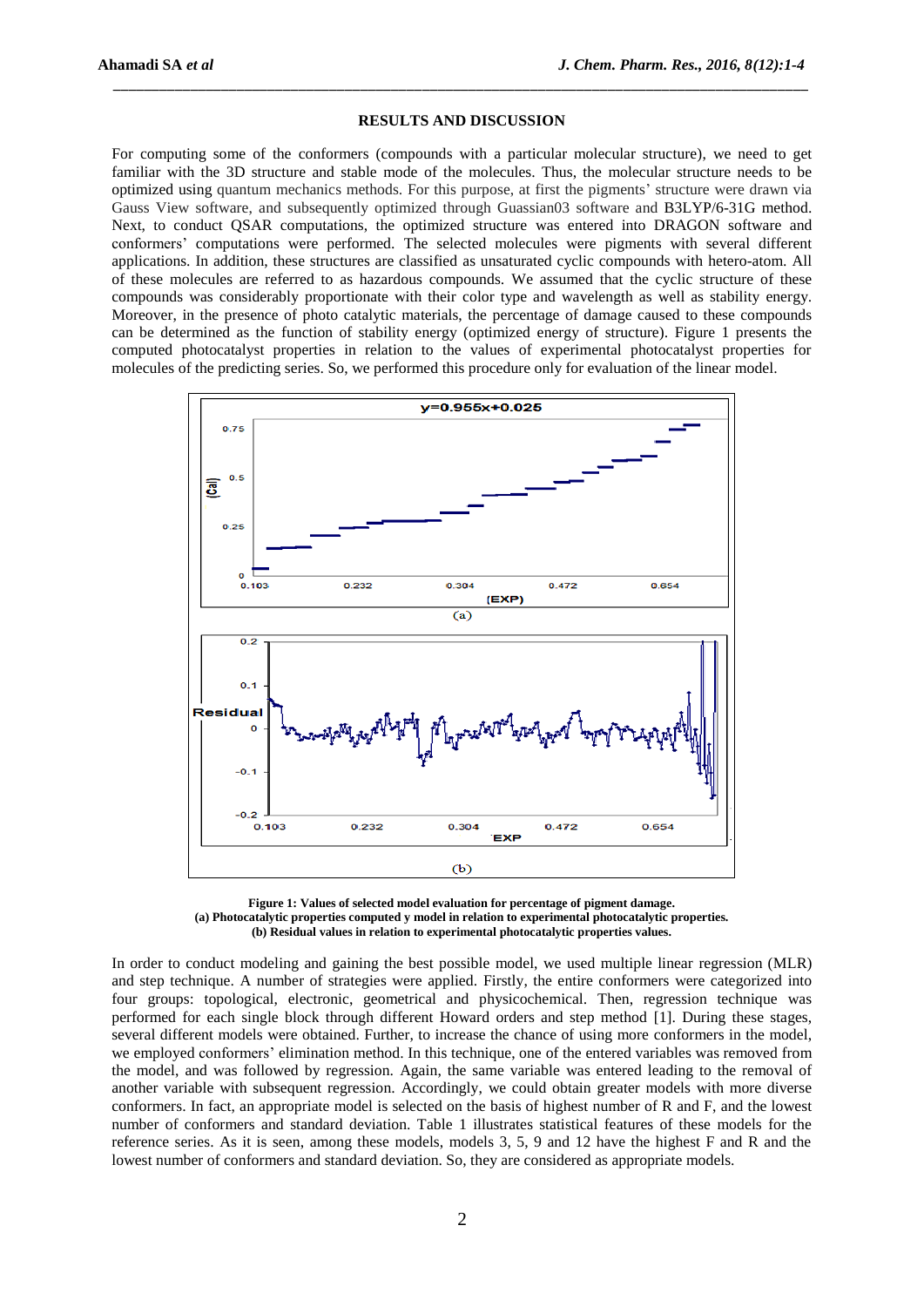| <b>Model</b>   | R (regression coefficient) | Adj- $R^2$ (Adjusted $R^2$ ) | <b>Std. Error</b> | F (F-Factor) | N (number of occupy) |
|----------------|----------------------------|------------------------------|-------------------|--------------|----------------------|
|                | 0.948                      | 0.897                        | 0.082             | 1135         | 5                    |
| $\overline{c}$ | 0.947                      | 0.897                        | 0.083             | 1893         | 5                    |
| $3^*$          | 0.959                      | 0.920                        | 0.073             | 2489         | 3                    |
| 4              | 0.939                      | 0.882                        | 0.088             | 1614         | 6                    |
| $5^*$          | 0.957                      | 0.916                        | 0.074             | 2352         | 3                    |
| 6              | 0.921                      | 0.848                        | 0.099             | 1460         | 6                    |
| 7              | 0.901                      | 0.810                        | 0.110             | 1306         | 5                    |
| 8              | 0.953                      | 0.907                        | 0.078             | 1587         | 4                    |
| $9^*$          | 0.958                      | 0.918                        | 0.073             | 2431         | 3                    |
| 10             | 0.889                      | 0.790                        | 0.138             | 983          | 6                    |
| 11             | 0.956                      | 0.913                        | 0.076             | 1358         | 6                    |
| $12^*$         | 0.958                      | 0.918                        | 0.073             | 2427         | 3                    |
| 13             | 0.905                      | 0.819                        | 0.102             | 1204         | $\overline{4}$       |
| 14             | 0.959                      | 0.918                        | 0.073             | 1829         | 6                    |
| 15             | 0.943                      | 0.888                        | 0.086             | 1718         | 5                    |
| 16             | 0.945                      | 0.892                        | 0.084             | 1794         | 5                    |
| 17             | 0.947                      | 0.897                        | 0.082             | 1893         | $\overline{4}$       |
| 18             | 0.939                      | 0.882                        | 0.088             | 1614         | 3                    |
| 19             | 0.899                      | 0.808                        | 0.125             | 1105         | 6                    |
| 20             | 0.893                      | 0.797                        | 0.131             | 995          | 5                    |

**Table 1: Modeled patterns by multiple linear regression (MLR) technique**

*\_\_\_\_\_\_\_\_\_\_\_\_\_\_\_\_\_\_\_\_\_\_\_\_\_\_\_\_\_\_\_\_\_\_\_\_\_\_\_\_\_\_\_\_\_\_\_\_\_\_\_\_\_\_\_\_\_\_\_\_\_\_\_\_\_\_\_\_\_\_\_\_\_\_\_\_\_\_\_\_\_\_\_\_\_\_\_\_\_\_*

Unlike previous works on modeling [4-7], in the present study we attempted to consider the overall behavior of molecules in relation to its photocatalytic properties. Modeling of identical conformers that demonstrated different aspects of interactions with photocatalyst were provided. Subsequently, the conformers were selected as the independent variables. The photocatalyst properties were selected as the dependent variable in form of a mathematical equation.

### Y (%TiO<sub>2</sub> Degradation=  $0.04A+0.89B+0.0059C+...$ )

A, B and C are the important factor effected to degradation of photocatalyst. Subsequent to the specification of independent and dependent variables using SPSS software and multiple linear regression method, firstly, we opted for a series of good conformers out of the entire conformers. Secondly, we created certain linear equations between the conformers and photocatalyst properties as the QSAR modeling percentage of degradation is a dependent parameter and all parameters that Dragon software has analyzed are independent. For computation of some conformers, it was required to have 3D structure and stable mode of molecules. Prior to the computations, the molecule structures were optimized on the basis of quantum mechanics methods [8]. In this study postulated that chemical interaction caused the degradation but by QSAR showed structural and molecular parameters also affected the degradation.

Moreover, as the most stable conformers were used in its gaseous form for each category, we computed enthalpy of formation (heat of formation) for different conformers of each compound. Next, according to the numerical value of enthalpy of formation of structure, the most negative enthalpy of formation referred to the best conformer. For all molecules of the data series, the stable conformer was similarly computed. Following molecules optimization, we applied DRAGON software to compute conformers. To the end, we entered data relevant to the existing compounds in reference series and predicting series into the DRAGON software separately, and 1497 conformers were computed for each category. Based on this computations, we excluded those conformers without any statistical significance value, i.e., zero or constant values or r>0.95.

Of the total conformers, 418 with constant or zero values, and 783 conformers with r>0.95 were removed. The MLR and step techniques were used for the modeling process generated 24 (4!) models. Further, to increase the chance of using more conformers in the model, conformer elimination method was employed by which diverse conformers were obtained.

#### **CONCLUSION**

Specification of independent and dependent variables using multiple linear regression method, firstly, we opted for a series of good conformers out of the entire conformers. Secondly, the created certain linear equations between the conformers and photocatalyst properties. For QSAR modeling percentage of degradation is dependent parameter and all parameters that Dragon software has analyzed are independent. For computation of some conformers, it was required to have 3D structure and stable mode of molecules. Prior to the computations, the molecule structures were optimized on the basis of quantum mechanics methods. In this study postulated that chemical interaction caused the degradation but by QSAR showed structural and molecular parameters also